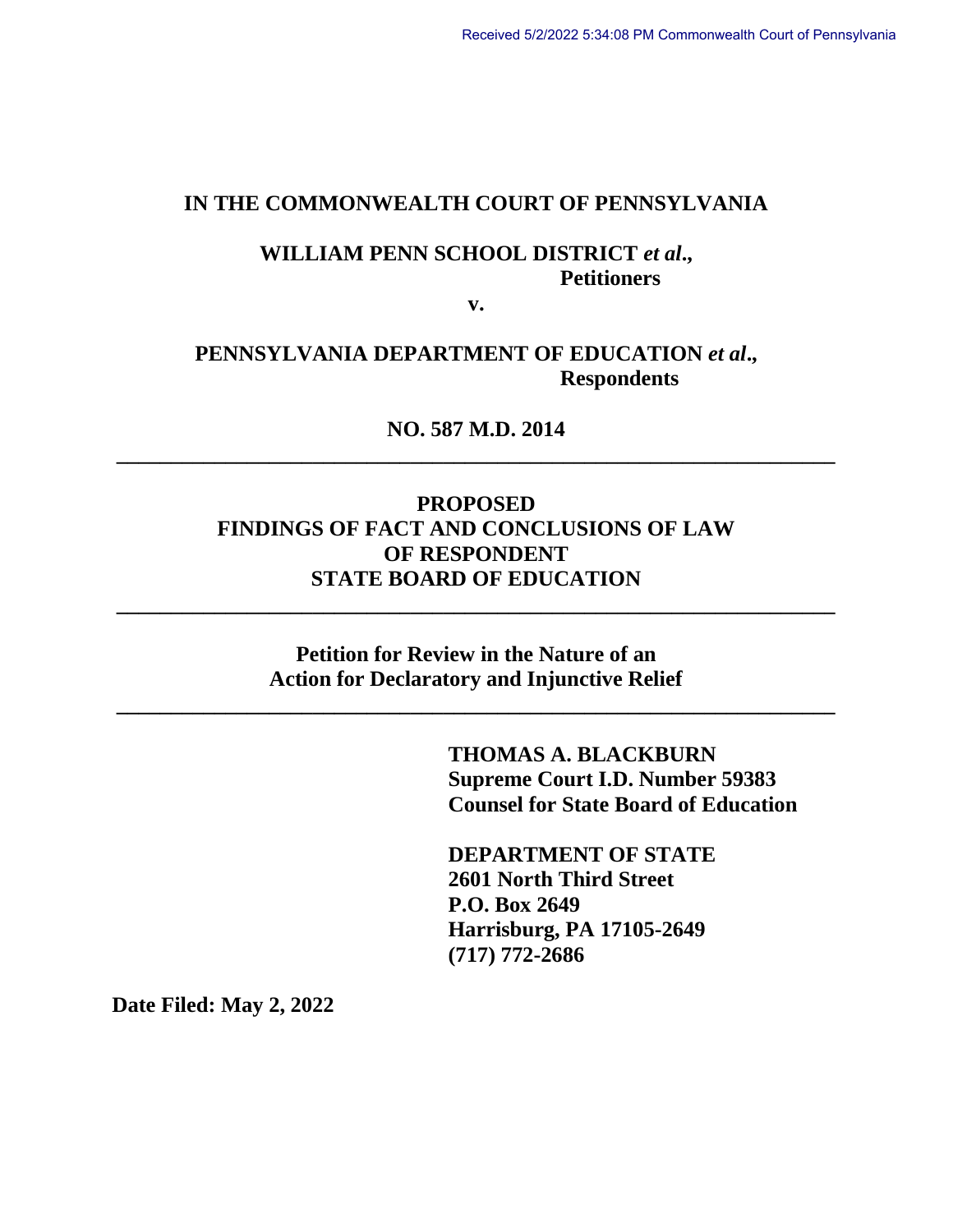In accordance with this Court's February 22, 2022, order setting forth a posttrial schedule, as amended by its April 18, 2022 order, the State Board of Education hereby submits the following proposed findings of fact and conclusions of law.

#### **PROPOSED FINDINGS OF FACT**

1. The power vested in the State Board of Education through the Public School Code is broad, and the Board looks at educational programming from pre-K all the way up through adult and post-secondary education. (N.T. 4172)

2. The Board has responsibility for establishing academic standards and assessments, as well as working with issues related to educator certification. (N.T. 4172)

3. By statute, the Board is organized into two 10-member councils – Council of Basic Education and Council of Higher Education. (N.T. 4172)

4. The Board chair does not serve on either Council. (N.T. 4172-73)

5. Of the 21 members of the Board, four are the majority and minority chairs of the House and Senate education committees and the others are nominated by the Governor and confirmed by the Senate. (N.T. 4173-74)

6. The Secretary of Education serves as CEO of the Board and can speak on any matters before the Board but cannot vote. (N.T. 4184-85)

7. There are currently 12 sets of academic standards adopted by the Board through regulation, in title 22 of the Pennsylvania Code chapter 4 covering content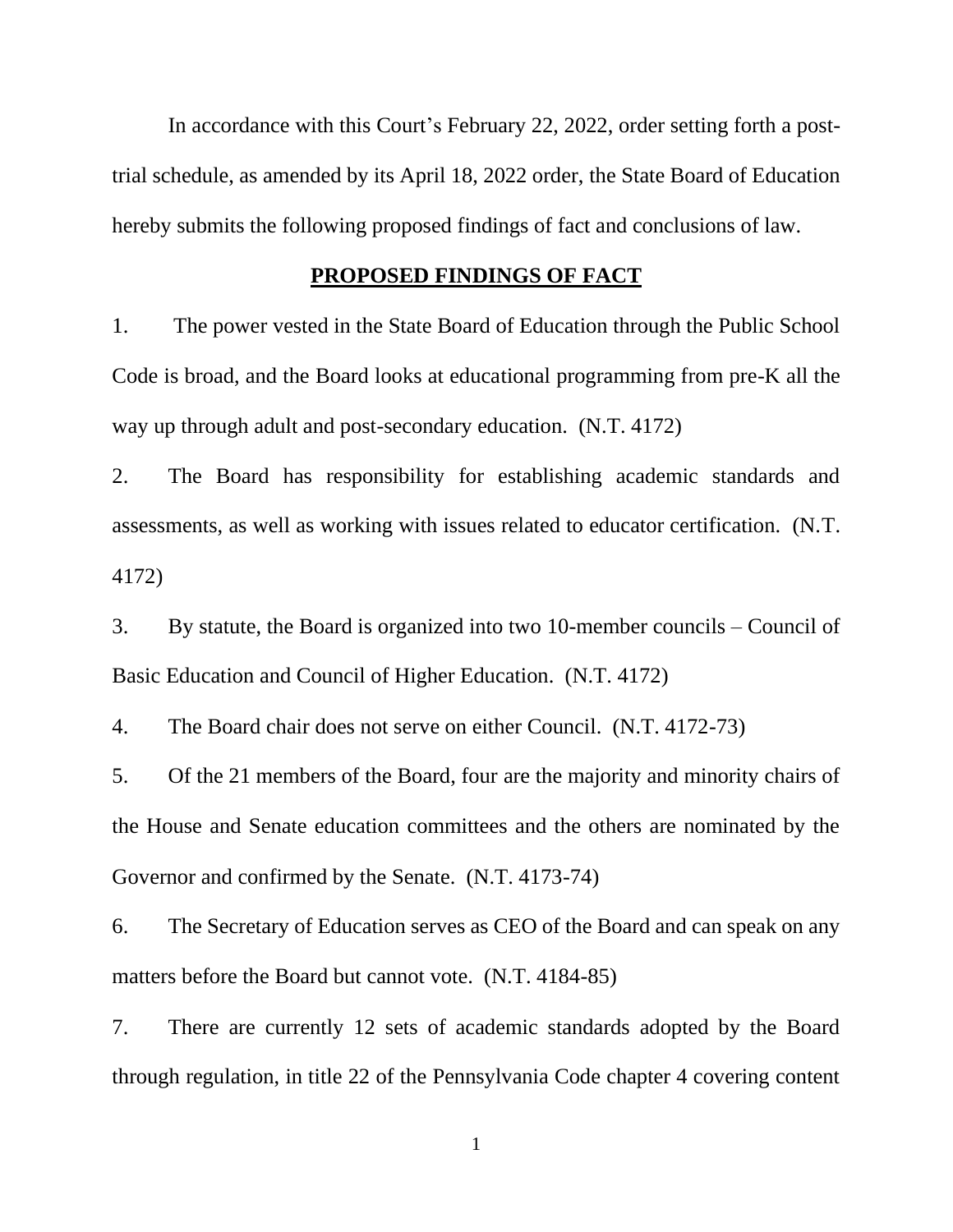including mathematics, English language arts, science and technology, environment and ecology, social studies, and others. (N.T. 4175-76)

8. The Board has standards for teacher certification promulgated through regulations at chapter 49. (N.T. 4176)

9. Pennsylvania's reputation in providing rigorous preparation for educators is well-received. (N.T. 4406)

10. The Board promulgated state assessment requirements in its Chapter 4 regulations. (N.T. 4181)

11. There are currently state assessments in English language arts, mathematics and science. (N.T. 4181)

12. The Board is also responsible for developing a master plan for basic education and a master plan for higher education. (N.T. 4183)

13. The purpose of the master plans is to provide guidance to the Governor and the General Assembly, as well as to institutions that are funded by state appropriations. (N.T. 4184)

14. The Board is charged by statute to develop and adopt a master plan for basic education which shall be for the guidance of the Governor, the General Assembly, and all public school entities. The plan, which must be updated on a ten year cycle, is to consider and make recommendations in specific areas and in any other areas which the Board deems appropriate. (N.T. 4415-16, exhibit PX-00035 at 3)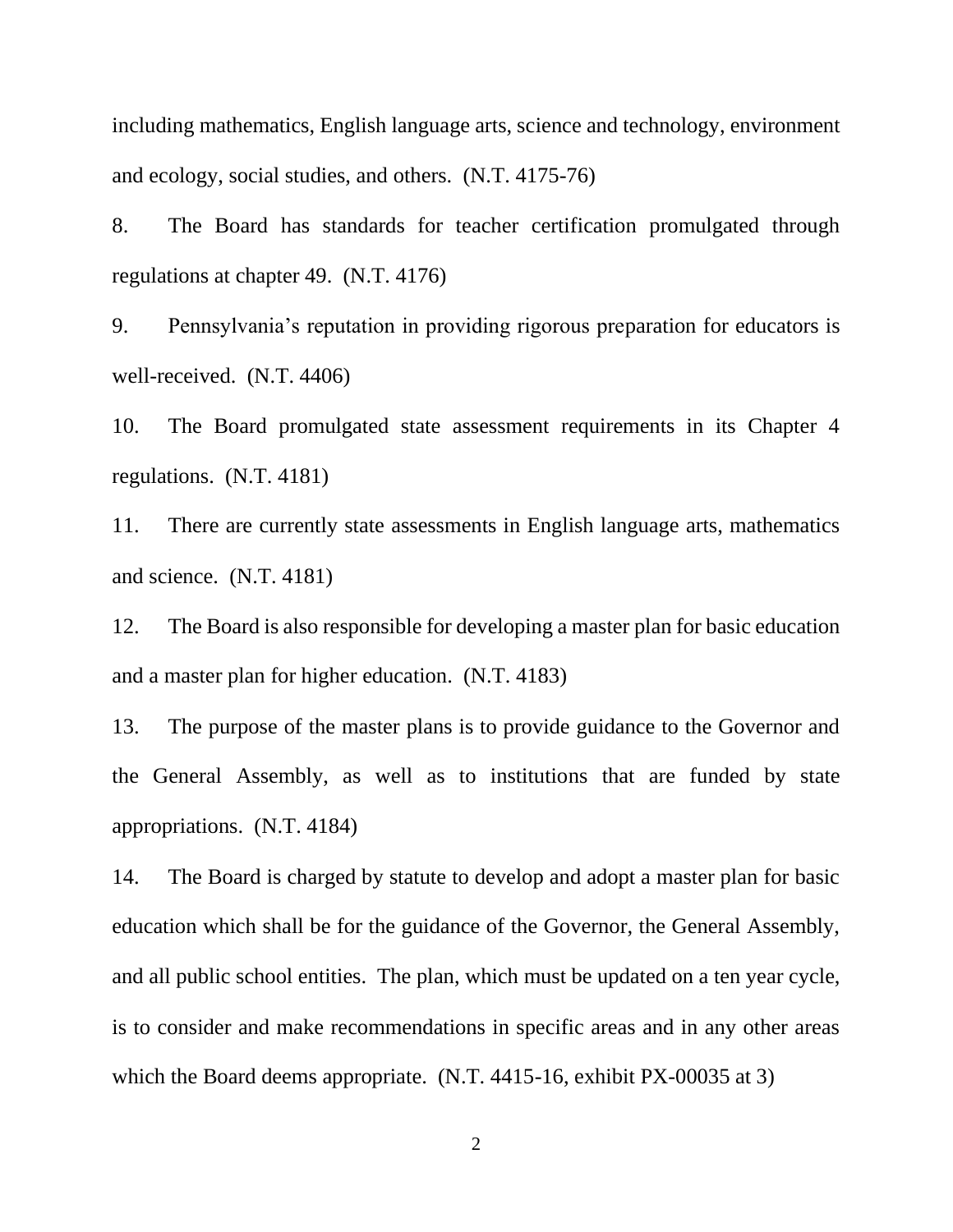15. The Board engages in a constant review and appraisal of education in the Commonwealth. The Board's evaluation takes into account such matters as educational objectives, alternative organizational patterns, alternative programs of study, and the operating efficiency of the education system. (N.T. 4413, 4416, exhibit LR-02237 at 2)

16. The purpose of the academic standards set by the Board is to establish rigorous academic standards and assessments, applicable only to the public schools in this Commonwealth, to facilitate improvement of student achievement, and to provide parents and communities a measure by which school performance can be determined. (N.T. 4186)

17. The Board formulates these standards with input from teams of content experts, directs the Department of Education to facilitate a process of selecting content experts to participate in sessions to develop the standards, and then present these proposals to the Board for its consideration and then stakeholder input through the regulatory review process such as roundtable discussions across the state. (N.T. 4186-87)

18. As regulations, these standards must for the statutory regulatory review process, which includes being published for public comment for another opportunity for interested parties before final consideration by the Board and subsequent review by House and Senate education committees and the Independent Regulatory Review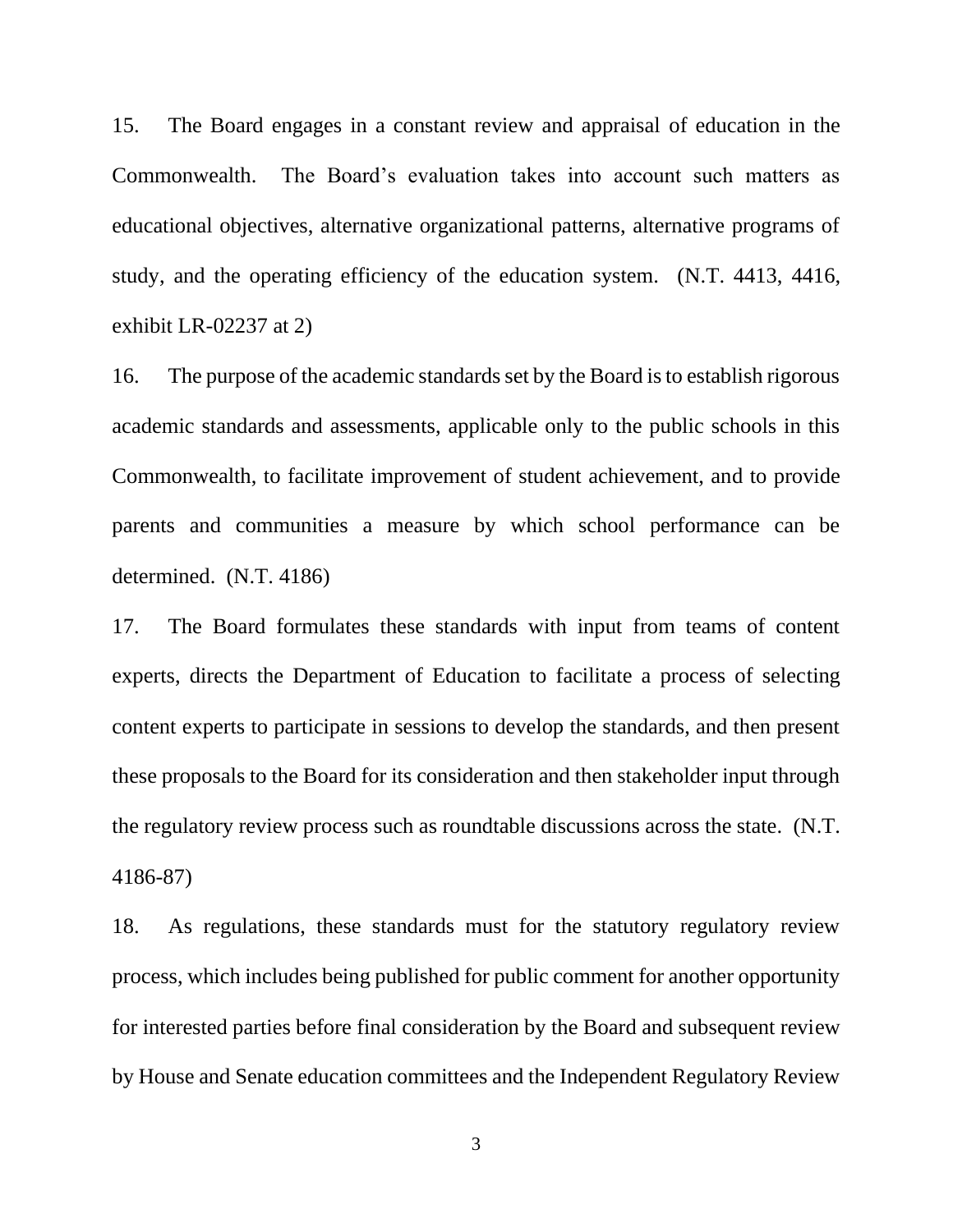Commission. (N.T. 4187-88)

19. The process for the development of academic standards provides an opportunity for interested citizens to have their voice heard during the typically twoyear period of moving from draft standards to final promulgation. (N.T. 4189) 20. The state academic standards are responsive to what the Board has set as priorities for students to know and be able to demonstrate by the end of the grade

level. (N.T. 4189)

21. The Board most recently revised the Pennsylvania Core Standards in English language arts and mathematics, which had been initially adopted in 2010. (N.T. 4190)

22. These Pennsylvania Core Standards are specific to Pennsylvania and were developed by Pennsylvania educators. (N.T. 4191)

23. Pennsylvania school districts are required to follow the academic standards adopted by the Board, which should serve as the basis to which the district's curriculum is aligned. (N.T. 4191-92)

24. The Board's regulations in chapter 4 set forth an expectation that the Board will conduct periodic reviews of academic standards on a 3-year cycle though it is currently considering a revision to extend that time from to 5 to 10 years. (N.T. 4192)

25. The purpose of reviewing and revising academic standards is to ensure that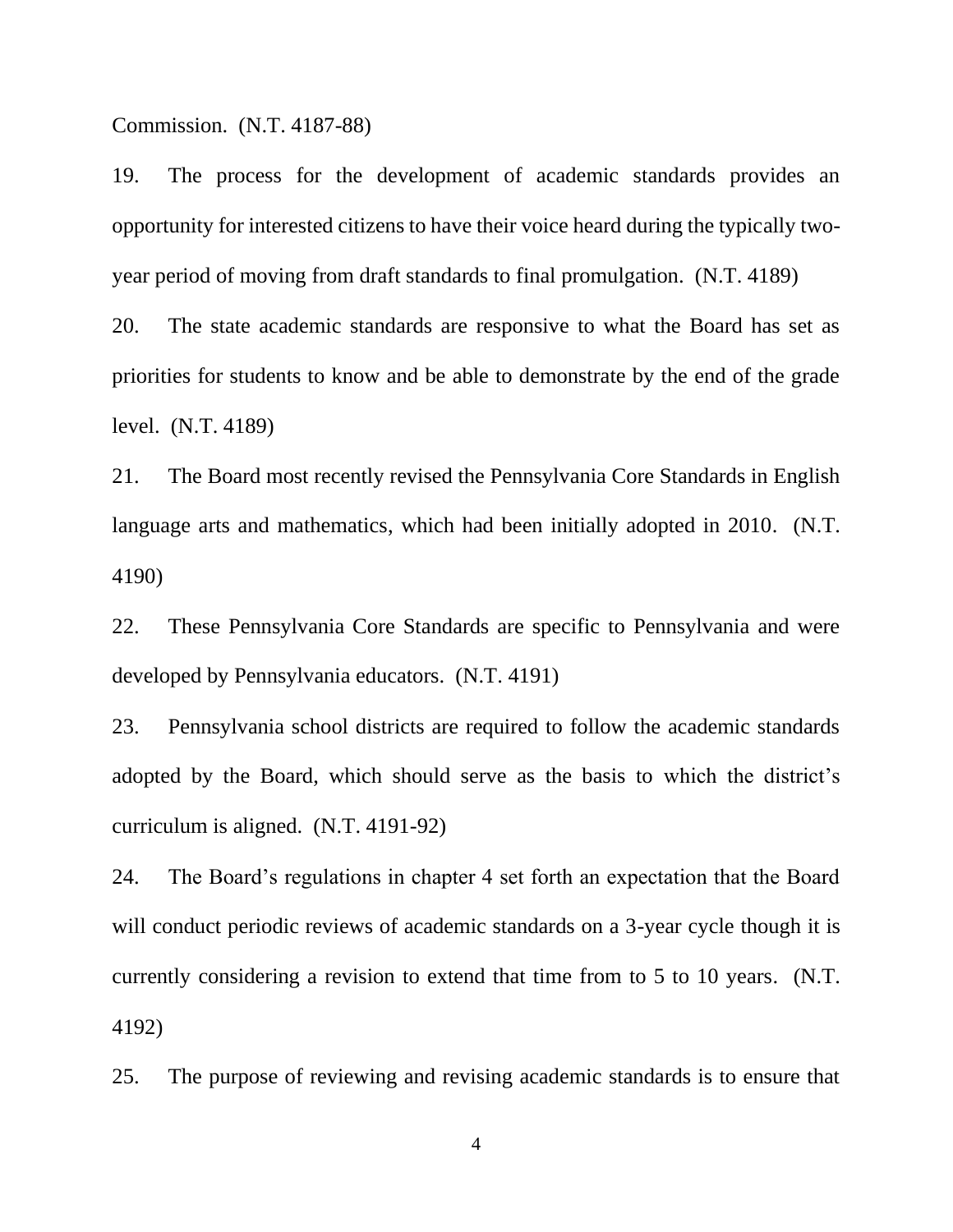they continue to meet the academic needs of our students and to ensure that they continue to put students in a position where they will be ready to enter the workforce and post-secondary education and support the economic needs of the Commonwealth. (N.T. 4192-93)

26. In addition to having those 4 members of the General Assembly sit on the Board, as part of the regulatory review process any amendment to the Board's regulations is submitted to the education committees of both legislative chambers for comment on proposed and/ may approve or disapprove the final rulemaking. (N.T. 4193-94)

27. The academic standards are now specific to each grade level. (N.T. 4195)

28. The Pennsylvania Core Standards adopted following the course of normal review ensured that there was a voice for Pennsylvania stakeholders in the mathematics and English language arts standards, that the standards reflect 21<sup>st</sup> century skills to prepare students in the Commonwealth to meet the rigor expected of post-secondary education and the workforce, and that they were supported also by leaders from business who felt students would benefit by being challenged in critical thinking, complex problem-solving, effective communication, applying math in real world settings and having focus on informational text as well as fiction text. (N.T. 4196-97, 4315-16)

29. The Pennsylvania Core Standards focused in part on workforce needs of the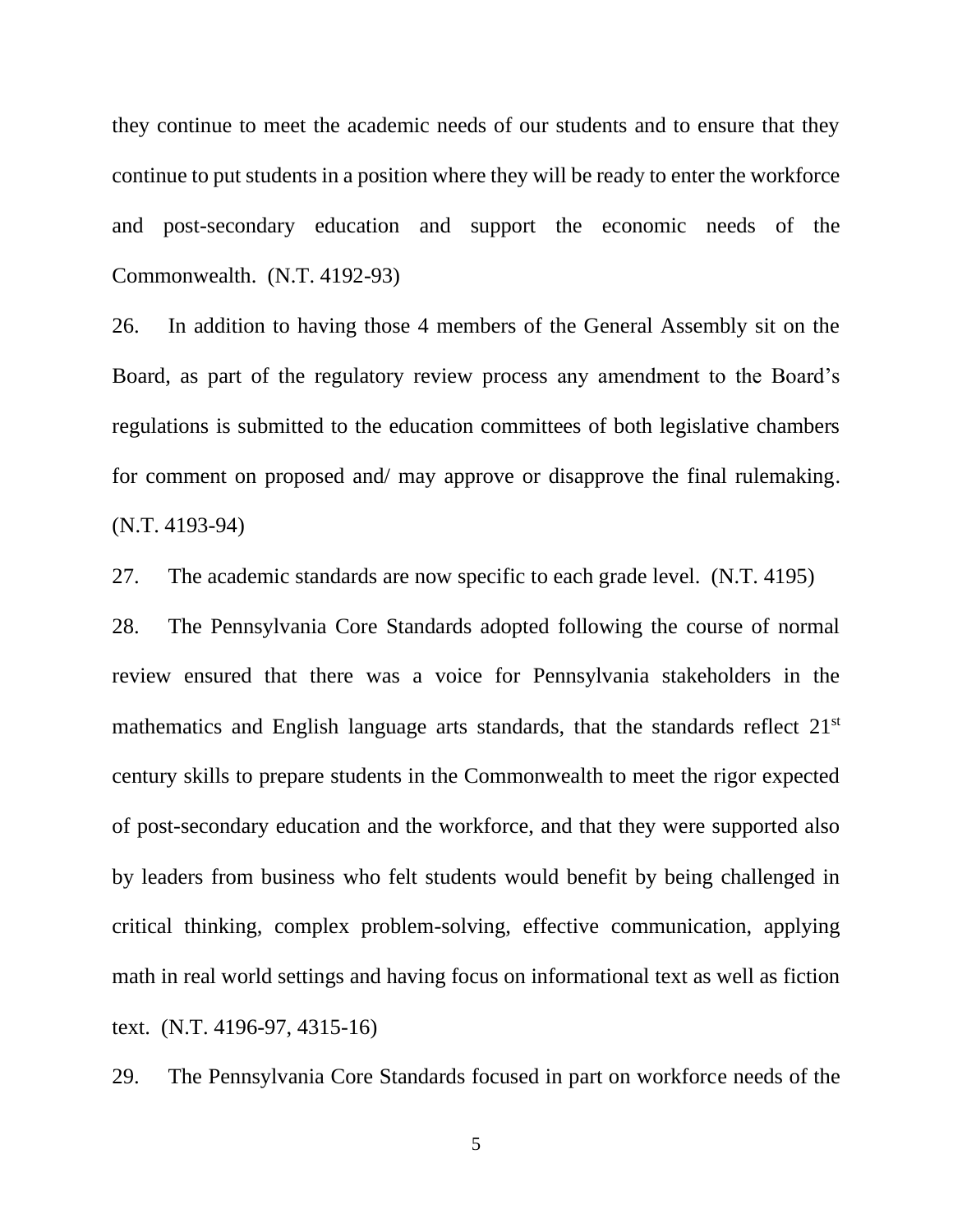Commonwealth to ensure that the Commonwealth maintains its economic competitiveness. (N.T. 4198)

30. The Pennsylvania Core Standards are robust and relevant to the real world and reflect the knowledge and skills our young people need to succeed in life after high school, in both post-secondary education and a globally competitive workforce. (N.T. 4198-99, exhibit PX-00037 at 1)

31. The Board focused on fulfilling the college and career readiness standard in developing the Pennsylvania Core Standards. (N.T. 4203)

32. In accordance with House Resolution 338 of 2013, the Board believed that the Pennsylvania Core Standards were rigorous and has not taken a position that they should be less rigorous. (N.T. 4205)

33. The Board intended that the academic standards be rigorous and effective for Pennsylvania students. (N.T. 4205-06)

34. The 2014 Pennsylvania Core Standards were more rigorous than previous standards. (N.T. 4316)

35. The academic standards are not designed to be theoretical or aspirational, but are to define what students should know and be able to do at the end of the applicable grade levels. (N.T. 4206)

36. The Board believes that academic standards should be rigorous to meet the needs of the Commonwealth in supporting workforce and economic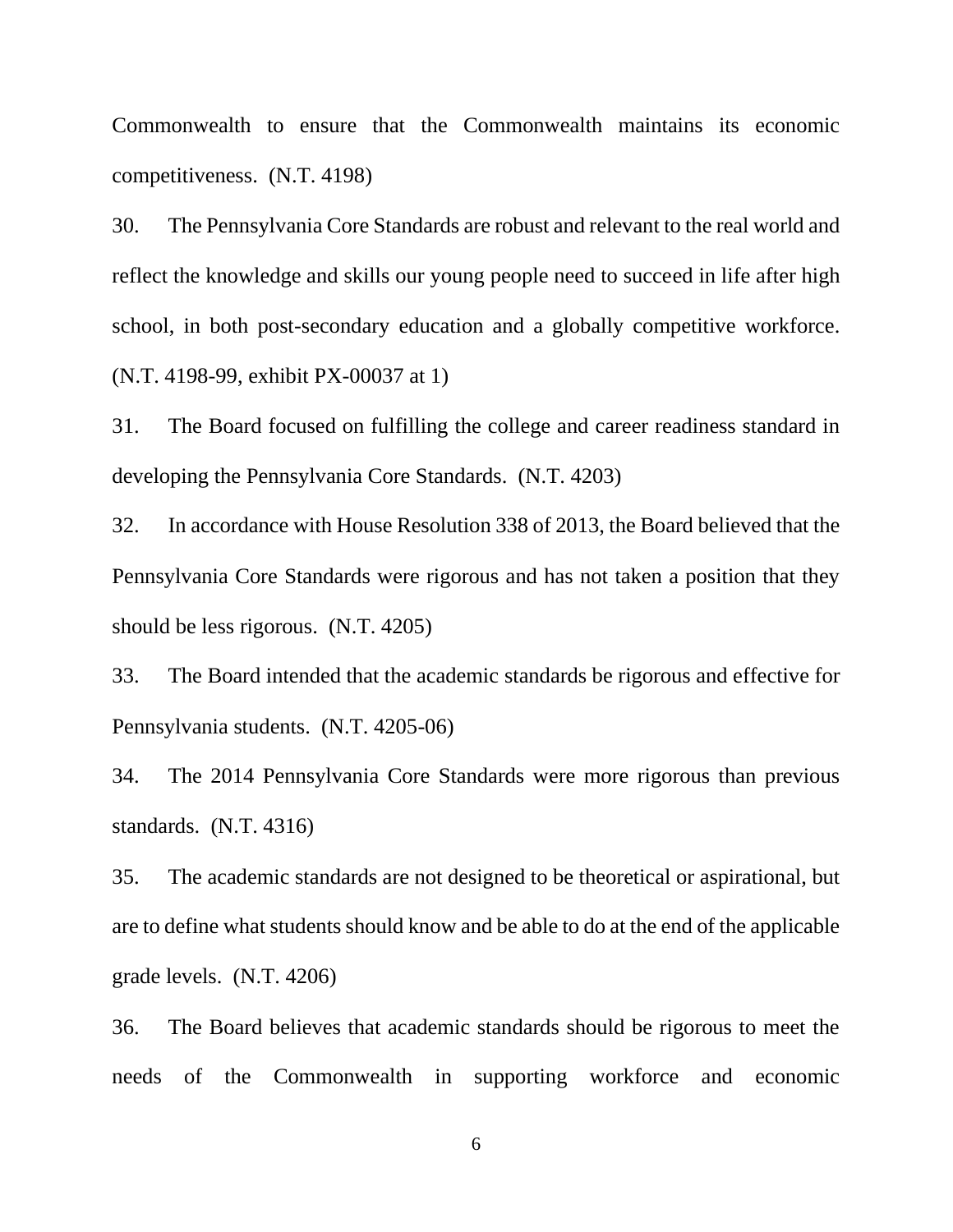competitiveness, as well as preparing students for entry into communities postgraduation. (N.T. 4206-07, 4317-18)

37. The academic standards that have been set for kindergarten through  $5<sup>th</sup>$  grade provide students with a foundation to engage in learning progressions to prepare them for that more rigorous work in the upper grade levels. (N.T. 4208-09)

38. Technology is included in the academic standards because it is integrated into so many aspects of daily life, as well as the way that people interact in multiple fields in the workforce. (N.T. 4210-11)

39. The skills reflected in the English language arts academic standards for  $11<sup>th</sup>$ and  $12<sup>th</sup>$  graders relate to students' ability to engage in critical thinking and complex problem-solving by citing evidence to support their arguments. (N.T. 4212, exhibit PX-02201 at 60)

40. A school district's curriculum should be aligned to the academic standards. (N.T. 4212)

41. The Board considers implementation needs – such as whether students have the supports they need to attain the academic standards – as part of the development during regulatory review. (N.T. 4212)

42. Whether students had the supports they need to meet these rigorous standards has been a concern of the Board, and in developing standards it tries to balance the needs of those employing or further educating graduates with the ability of the school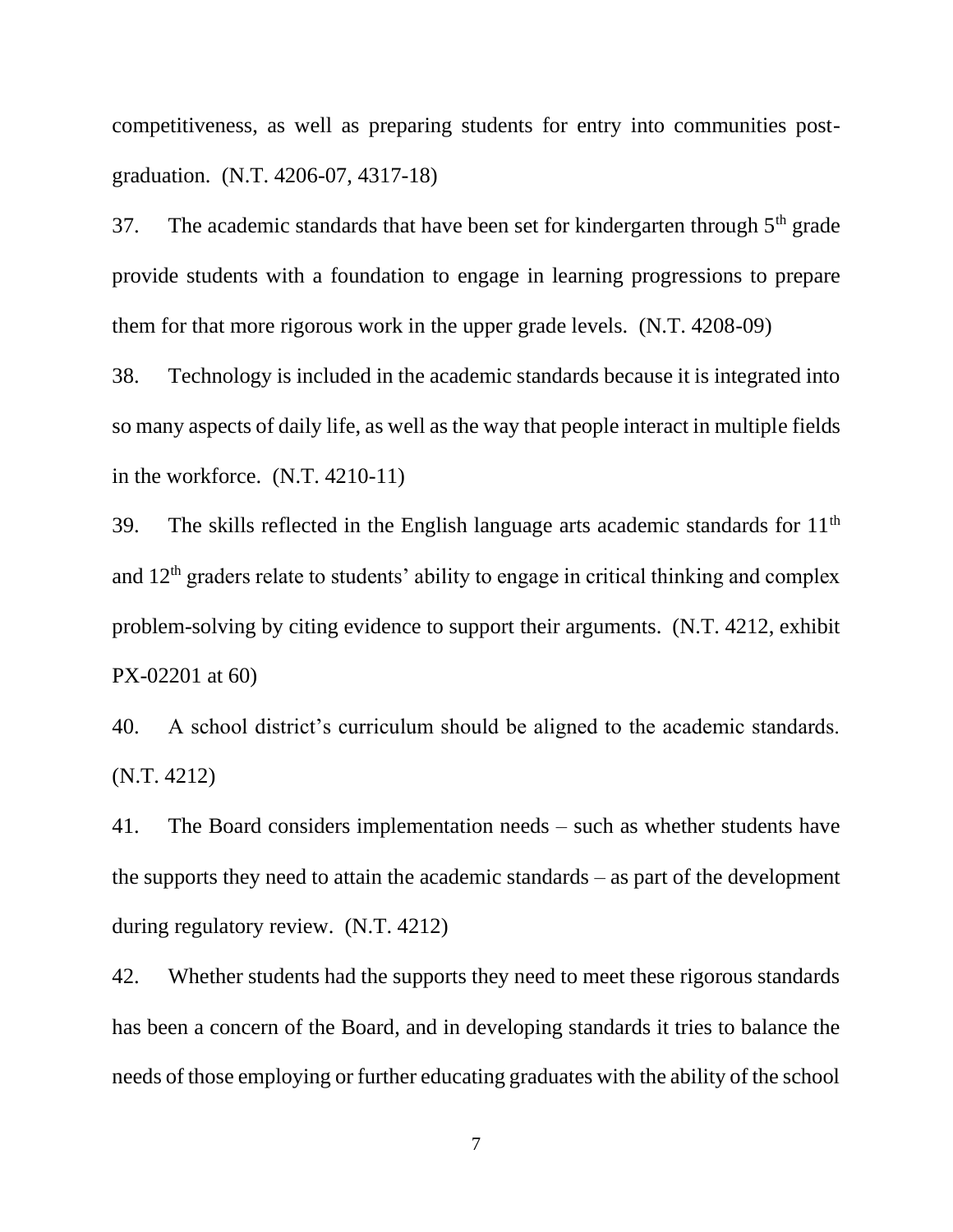districts to effectuate the standards. (N.T. 4212-13)

43. Prior to 2010 the Board oversaw a costing-out study to determine the cost to educate students; it has not since been asked to conduct a similar analysis. (N.T. 4213)

44. State academic assessments – PSSA and Keystone exams – are aligned to the academic standards. (N.T. 4214)

45. The Department of Education is delegated by the Board to cause the assessments to be developed, and then cut scores and performance level descriptors for those assessments are presented to the Board for approval. (N.T. 4215)

46. The performance descriptors and cut scores adopted by the Board were aligned to the standards. (N.T. 4316)

47. The performance descriptors and cut scores would have been written to match the rigor of the new standards and would be reflective of aligned assessments. (N.T. 4316-17)

48. The new cut scores and performance descriptors themselves are not more rigorous but are aligned to the more rigorous new standards. (N.T. 4317)

49. As provided in Chapter 4, the purpose of the state assessment system is to provide information on whether school programs are effective in helping students attain proficiency under the state academic standards and to provide information to educators in refining school programs to ensure that students are able to meet the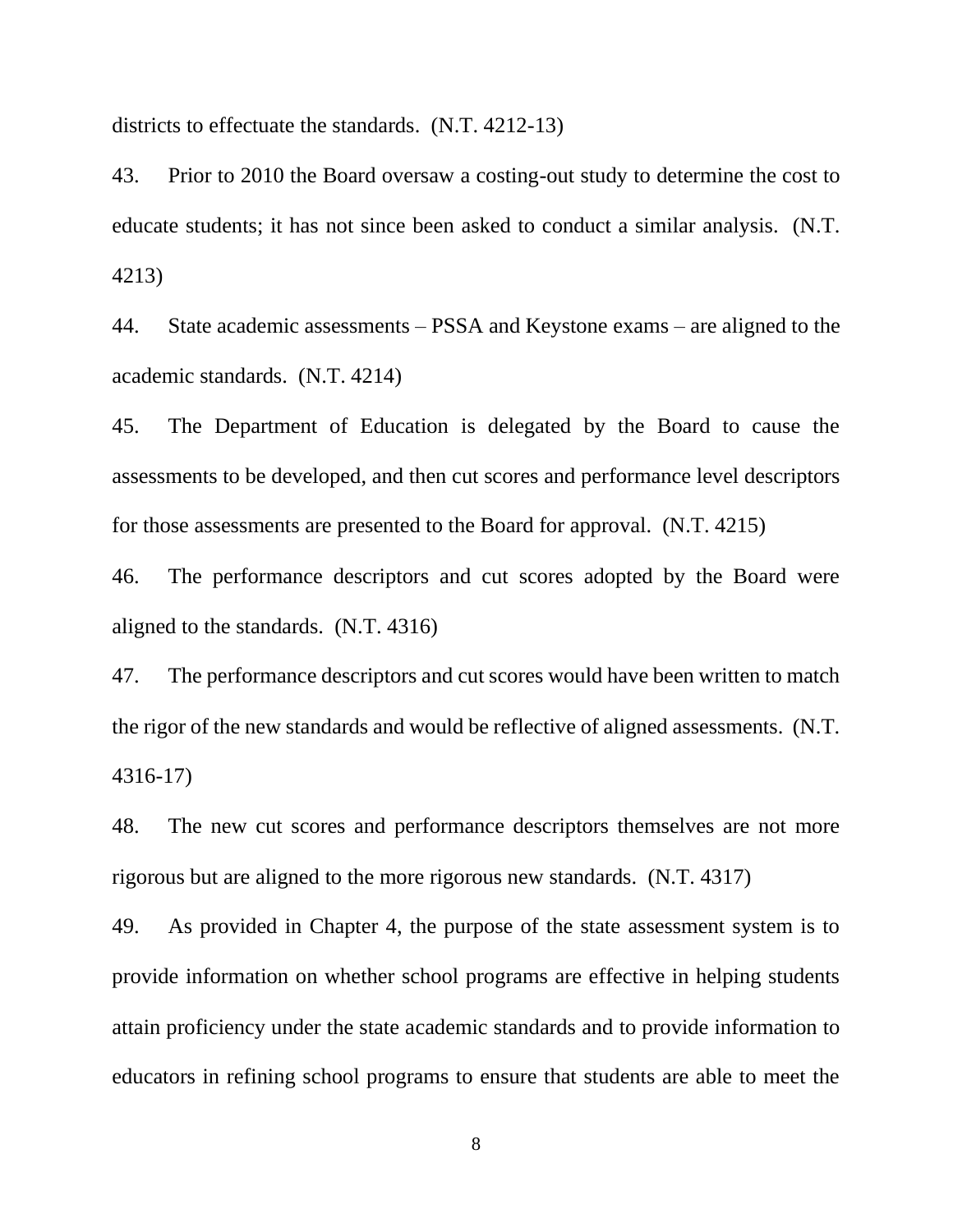standards. (N.T. 4216)

50. As defined in Chapter 4, the Board administers the Pennsylvania System of School Assessment in English language arts and mathematics for grades 3 through 8 and science for grades 4 and 8 and the Keystone exams in algebra I, biology and literature at the high school level. (N.T. 4217)

51. The assessments are standard-based and criterion references and aligned to the academic standards. (N.T. 4217)

52. The Board believes that the PSSAs are an accurate reliable measure for determining whether students are meeting academic standards set by the Board, as it is the measure developed by the Board to make that determination. (N.T. 4218)

53. The Board also believes that the Keystone exams are a reliable measure, as the Board determined it will be used for that purpose. (N.T. 4218)

54. The Keystone exams were adopted by the Board with the intention to ensure that students are adequately prepared for college and career without remedial support. (N.T. 4220)

55. The state assessments are designed to ensure that students are prepared to enter the workforce and post-secondary education. (N.T. 4221)

56. The Board approved the performance level descriptors because it believes that they accurately describe each performance level. (N.T. 4223-24)

57. The Board approved the cut scores because it believes that they are accurate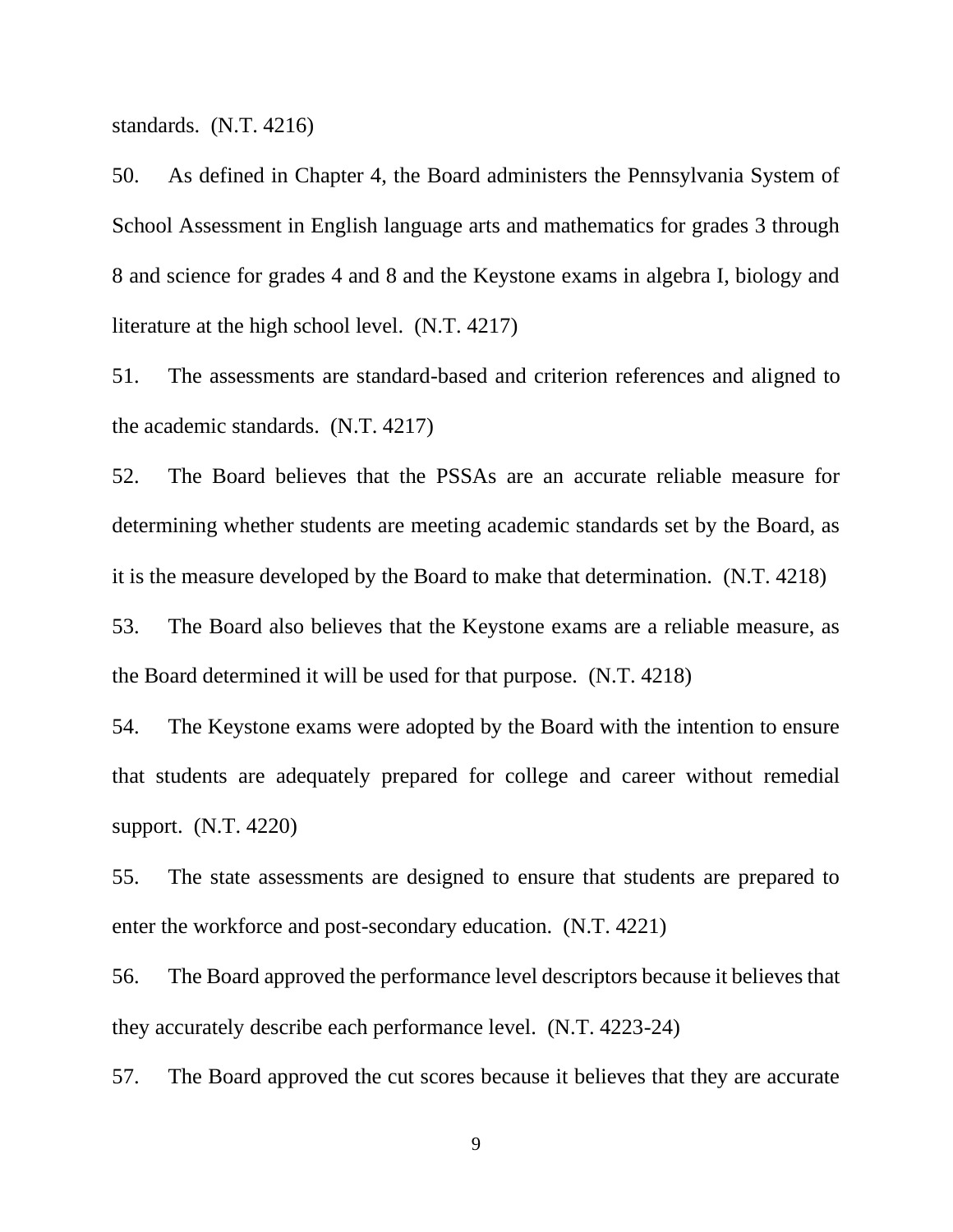and reliable. (N.T. 4225-26)

58. The Board establishes graduation requirements in its Chapter 4 regulations, and there are additional graduation requirements in the Public School Code. (N.T. 4229)

59. There are multiple pathways for meeting the state graduation requirements. (N.T. 4229)

60. All students are required to take the Keystone exams. (N.T. 4232)

61. The Board's Council of Higher Education adopted a goal for the Commonwealth to reach 60% post-secondary attainment by 2025, based upon the percentage of Pennsylvania residents aged 25 to 65 holding a post-secondary degree or certificate. (N.T. 4234, 4238, 4242, exhibit PX-03339)

62. The Board last adopted a Master Plan for Basic Education in 2018. (N.T. 4254)

63. The Board is responsible for producing and adopting a master plan for basic education, which would be fulfilling one of the responsibilities that is delegated to the Board under the Public School Code. (N.T. 4256)

64. Apart from its regulatory responsibilities, the Board believes that it has a role in identifying the most pressing educational issues of the Commonwealth and in articulating possible solutions. (N.T. 4255, exhibit PX-00035 at 3)

65. All individuals must be provided with the opportunity to achieve. As the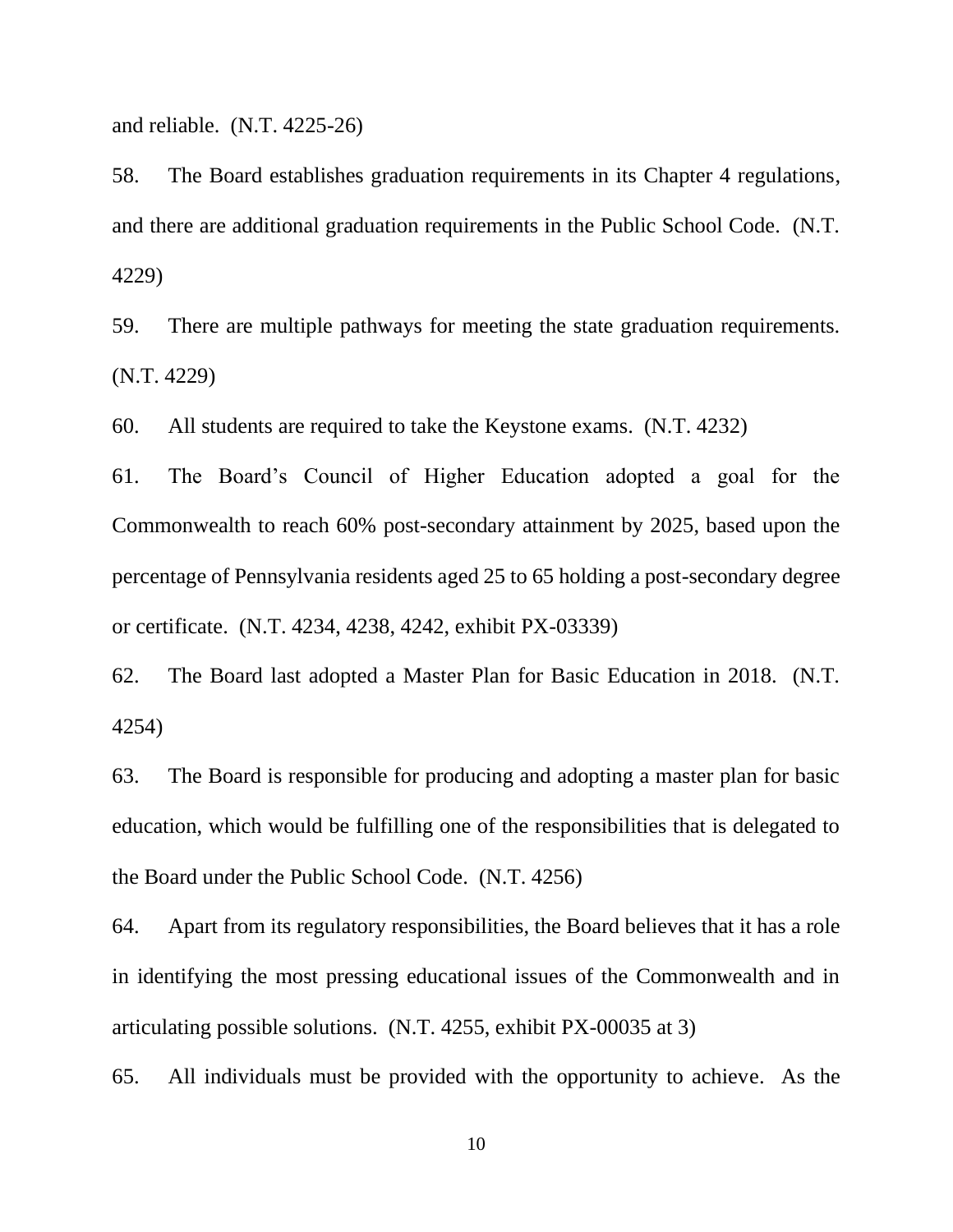Board quoted in its last master plan, the Constitution of the Commonwealth calls for a "thorough and efficient" education system. This tenet reminds us that every student, regardless of ability or circumstance, is assured the opportunity for a comprehensive education and that our system of education must be of the highest caliber. To do less is to fail in our Constitutional duty and to beggar the future of this Commonwealth (N.T. 4257-58, exhibit PX-00035 at 4)

66. The Master Plan recognizes that educational programs are not static and that technology is an essential part of learning in today's 21<sup>st</sup> century environment. (N.T. 4258-59)

67. According to the Master Plan, all students must be provided with the opportunity to achieve college, career and civic success. (N.T. 4259)

68. Pennsylvania high school graduates must be knowledgeable and informed, able to analyze incomplete information and judge differing opinions in order to make the informed decisions necessary in a democracy.  $21<sup>st</sup>$  century technology brings myriad sources of information and perspectives to our citizens, so our education system must prepare them to make sound judgments. (N.T. 4259-60, exhibit PX-00035 at 3)

69. The Board believes that all children across the Commonwealth should receive a comprehensive education that includes those components regardless of wealth, as it does not differentiate between the circumstances in which students find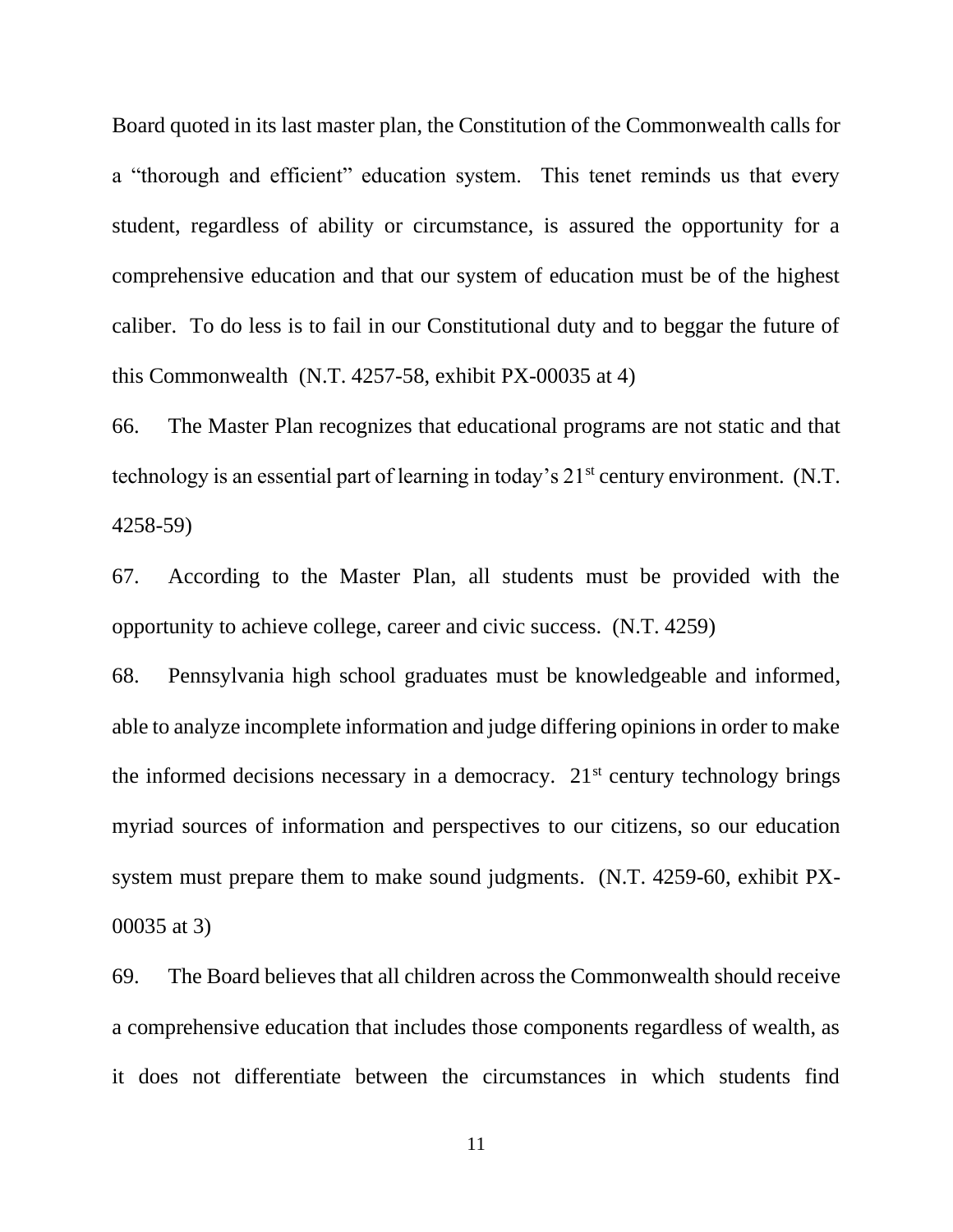themselves. (N.T. 4260)

70. In its Master Plan the Board has stated that local control of education must be respected but not serve as an abdication of responsibility. Our Commonwealth has a long and proud tradition of effective local control of education. State-level decisions must lay out the goals and standards of education, and must provide the adequate resources for the local level to achieve them. We cannot lay out a vision of high achievement without providing the means and mechanisms to achieve it. (N.T. 4261, exhibit PX-00035 at 5)

71. These means and mechanisms to achieve high achievement would be the resources to effectively implement the comprehensive education that is expected by the Board to be provided to all students in the Commonwealth. (N.T. 4262)

72. The Board is mindful of the tough funding choices to be made at the state and local levels. However, we cannot let gains in graduation rates and increases in student achievement wither due to insufficient funding or inefficient spending. We must provide adequate funding and must have skilled administrators in every district and school that wring the most value out of every dollar. In this way, we will have teachers in every classroom that are equipped and empowered to reach and teach every student, every day. (N.T. 4262, exhibit PX-00035 at 4)

73. The Board is looking to ensure that districts have the means necessary to effectuate a comprehensive education which is reflected in the academic standards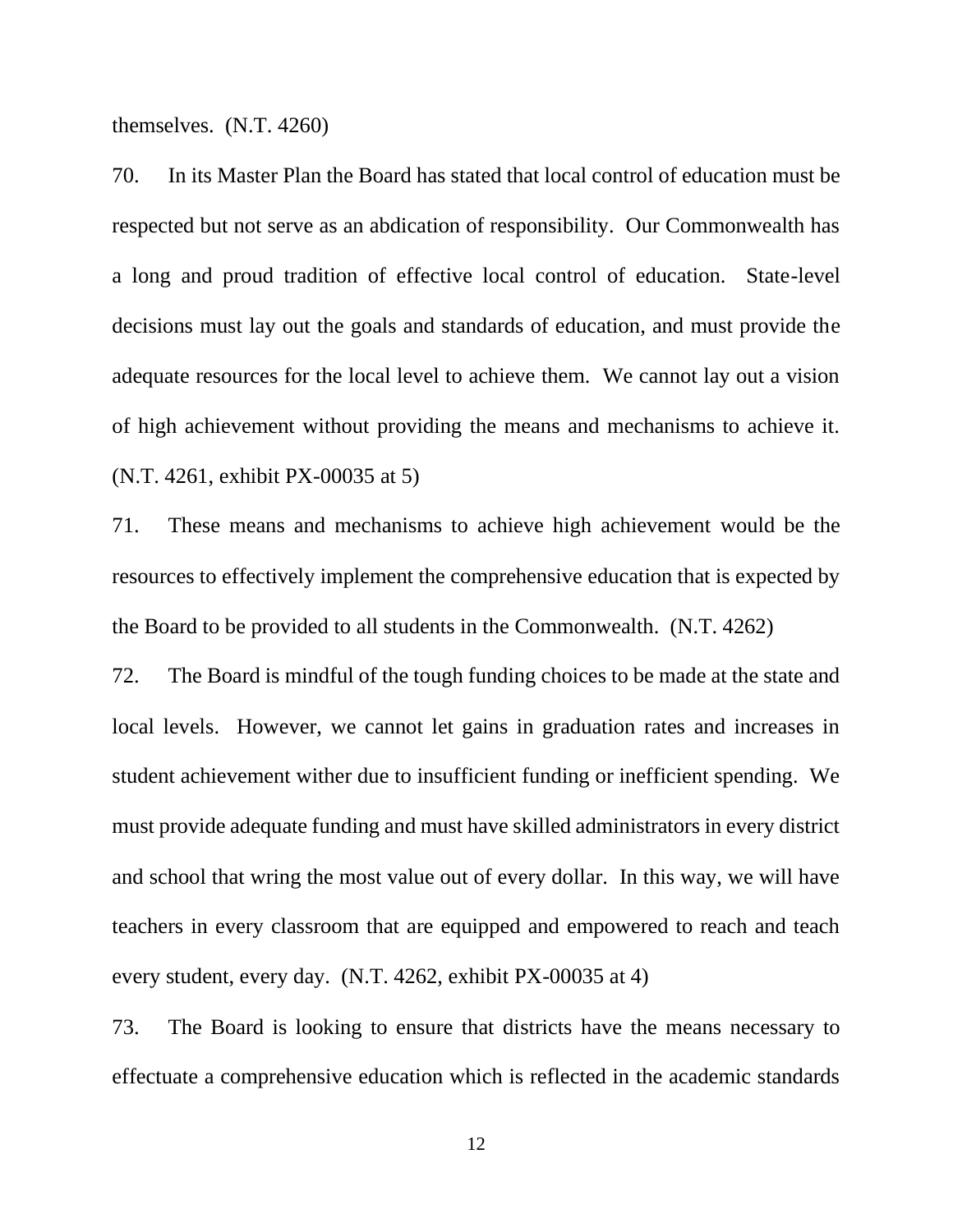that are adopted by the Board and that, in doing so, spending is done in an efficient manner. (N.T. 4262-63)

74. Components required to effectuate that comprehensive education include classroom instruction (inclusive of a curriculum aligned to state academic standards), textbooks and resources to support delivery of that curriculum, and educators who are qualified to deliver instruction, as well as sufficient staff, technology appropriate for a 21st century education (which is integrated throughout so many aspects of society), and facilities. (N.T. 4263-64)

75. The Master Plan does not recommend reducing the rigor of academic standards. (N.T. 4265)

76. The Master Plan does not recommend any fundamental changes to the PSSAs or Keystone exams. (N.T. 4265)

77. The Board encourages a discussion of "adequacy" as it relates to school funding, followed by the provision of adequate resources for efficient management at state and local levels. (N.T. 4266, 4419, exhibit PX-00035 at 9)

78. The Board encourages a periodic review of the costing-out study and an analysis of the suitability of the revised funding formula for possible update as economic conditions and demographic factors change. (N.T. 4267-68, 4419-20, exhibit PX-00035 at 9)

79. The Board encourages a review of existing mandates and laws with a view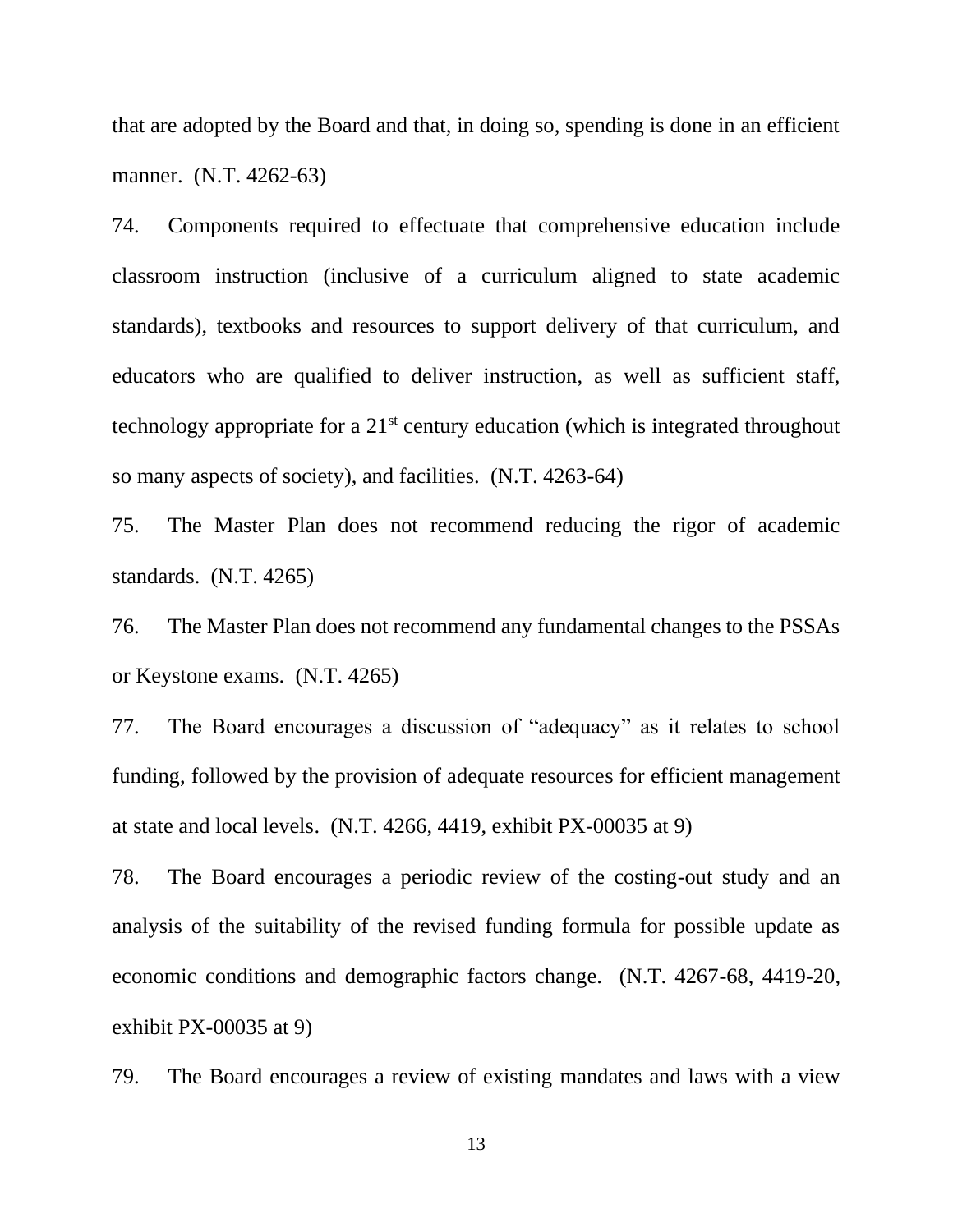towards relief as a cost-savings measure at both the state and local levels. (N.T. 4420, exhibit PX-00035 at 9)

80. The Board has not engaged in any review of whether school districts have the resources they need to meet Pennsylvania state standards. (N.T. 4271)

81. The Board has not conducted any studies with regard to disparities in academic outcome between well-funded and low-funded school districts. (N.T. 4271)

82. Because the Public School Code identifies that the Board's master plans are – in part – to provide guidance to the General Assembly, the Board has shared its 2018 Master Plan for Basic Education with the General Assembly. (N.T. 4272)

83. The Board has not been asked to replicate the costing-out study such as in a more current format with more updated data. (N.T. 4276-77)